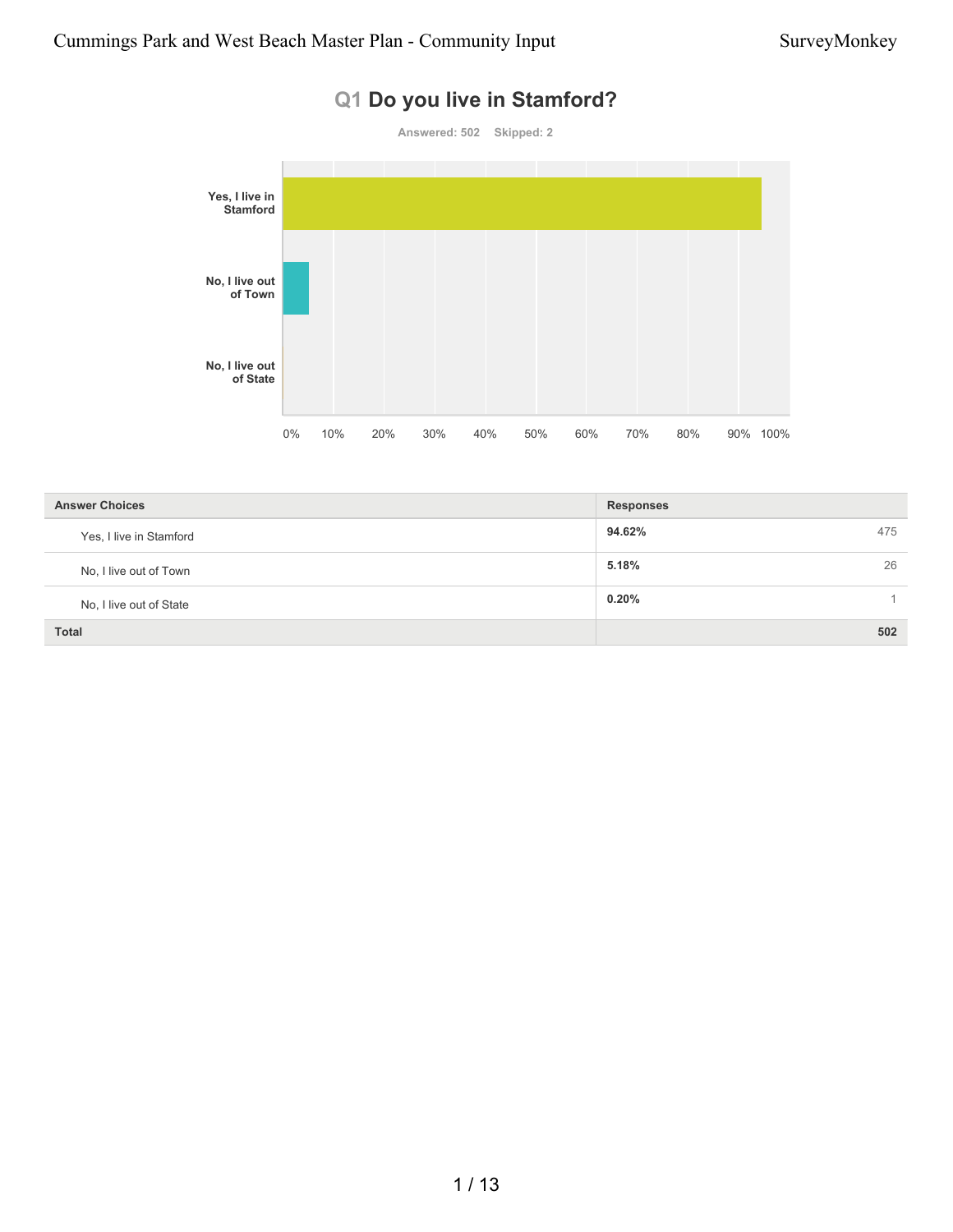### **Q2 What street do you live on?**

**Answered: 460 Skipped: 44**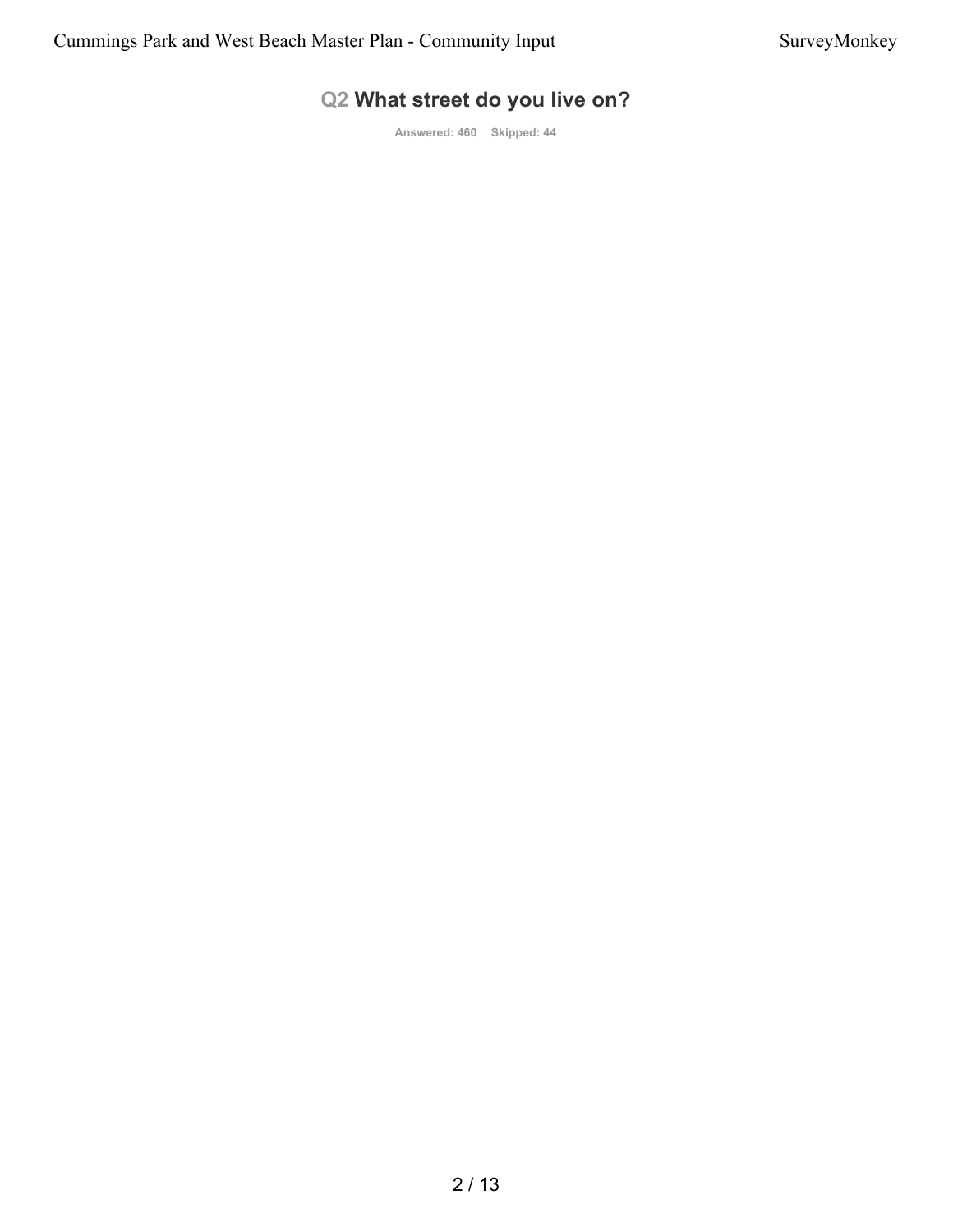

### **Q3 Which park do you visit the most?**

| <b>Answer Choices</b> | <b>Responses</b> |     |
|-----------------------|------------------|-----|
| <b>Cummings Park</b>  | 28.14%<br>141    |     |
| West Beach            | 42.71%<br>214    |     |
| I visit both equally  | 29.14%           | 146 |
| <b>Total</b>          | 501              |     |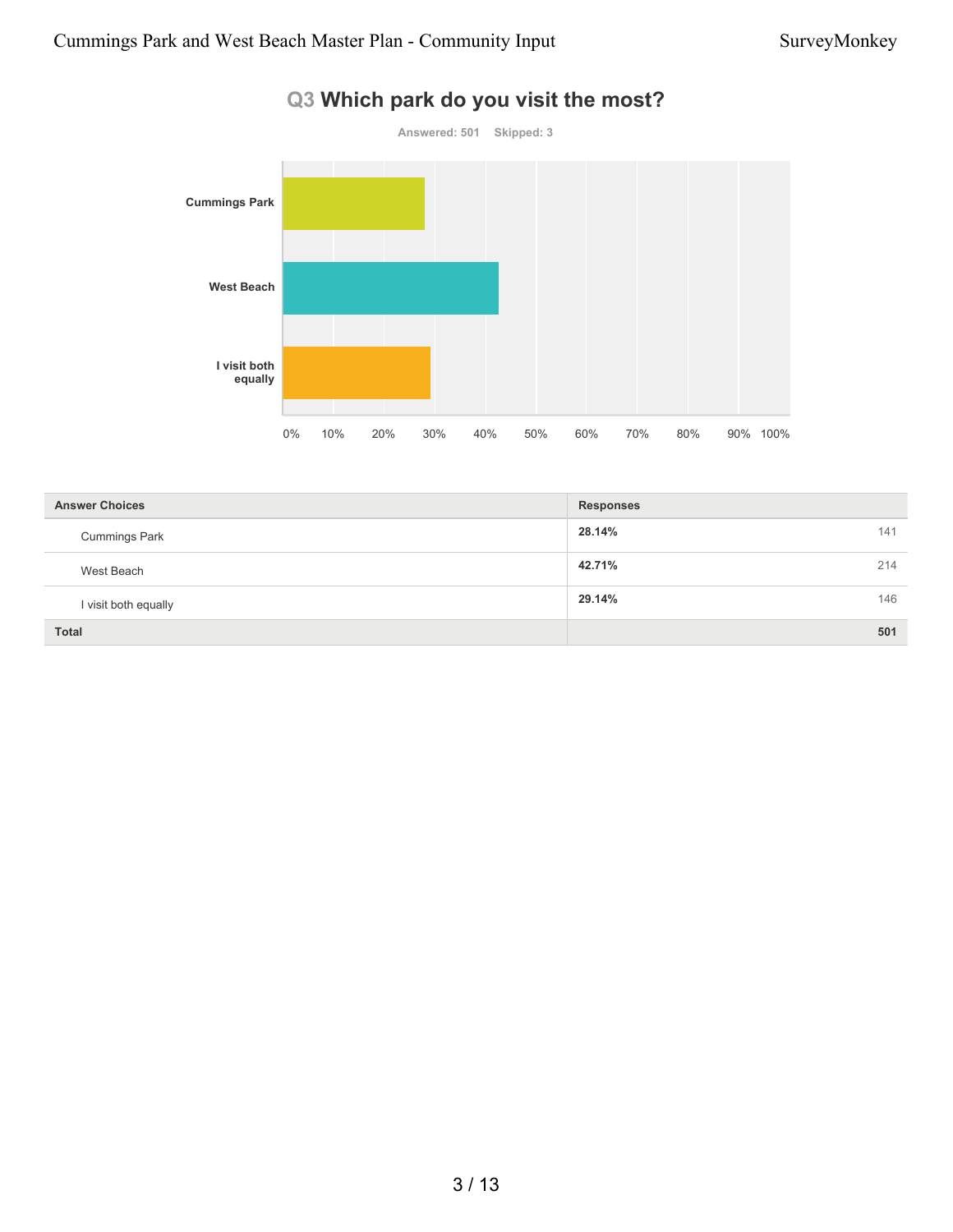

| Q4 What time of day are you most likely to |
|--------------------------------------------|
| visit the park?                            |

| <b>Answer Choices</b>               | <b>Responses</b> |
|-------------------------------------|------------------|
| Morning (7am - 11am)                | 16.14%<br>81     |
| Midday/Early Afternoon (11am - 2pm) | 36.65%<br>184    |
| Afternoon/Early Evening (2pm - 5pm) | 29.28%<br>147    |
| Evening (5pm - Close)               | 17.93%<br>90     |
| <b>Total</b>                        | 502              |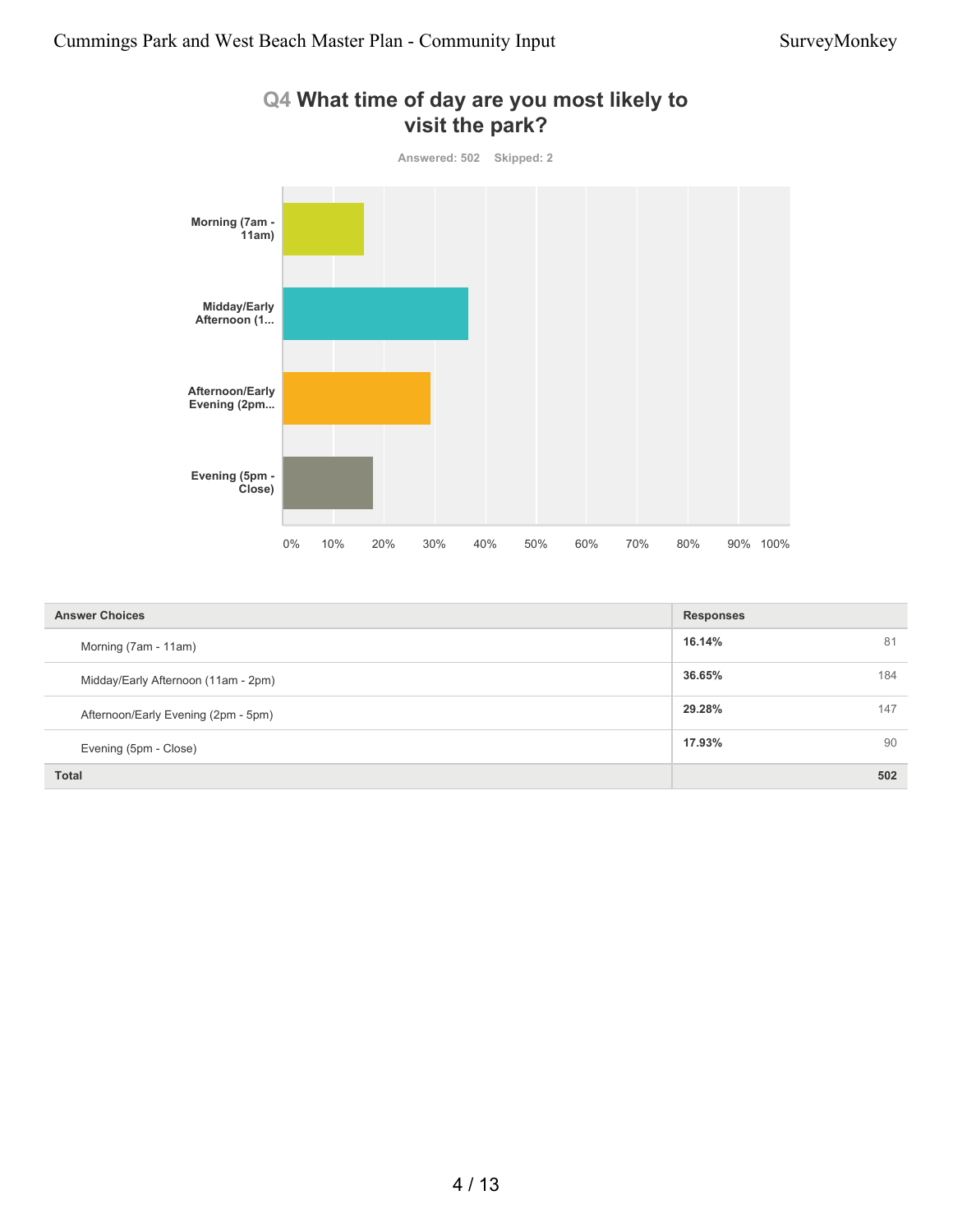

| Q5 How do you get to the park? (select up |  |
|-------------------------------------------|--|
| to 2 answers)                             |  |

| <b>Answer Choices</b>         | <b>Responses</b> |
|-------------------------------|------------------|
| Walk / Run                    | 23.34%<br>116    |
| <b>Bicycle</b>                | 11.47%<br>57     |
| <b>Personal Vehicle</b>       | 83.10%<br>413    |
| <b>Public Transportation</b>  | 1.01%<br>5       |
| <b>Total Respondents: 497</b> |                  |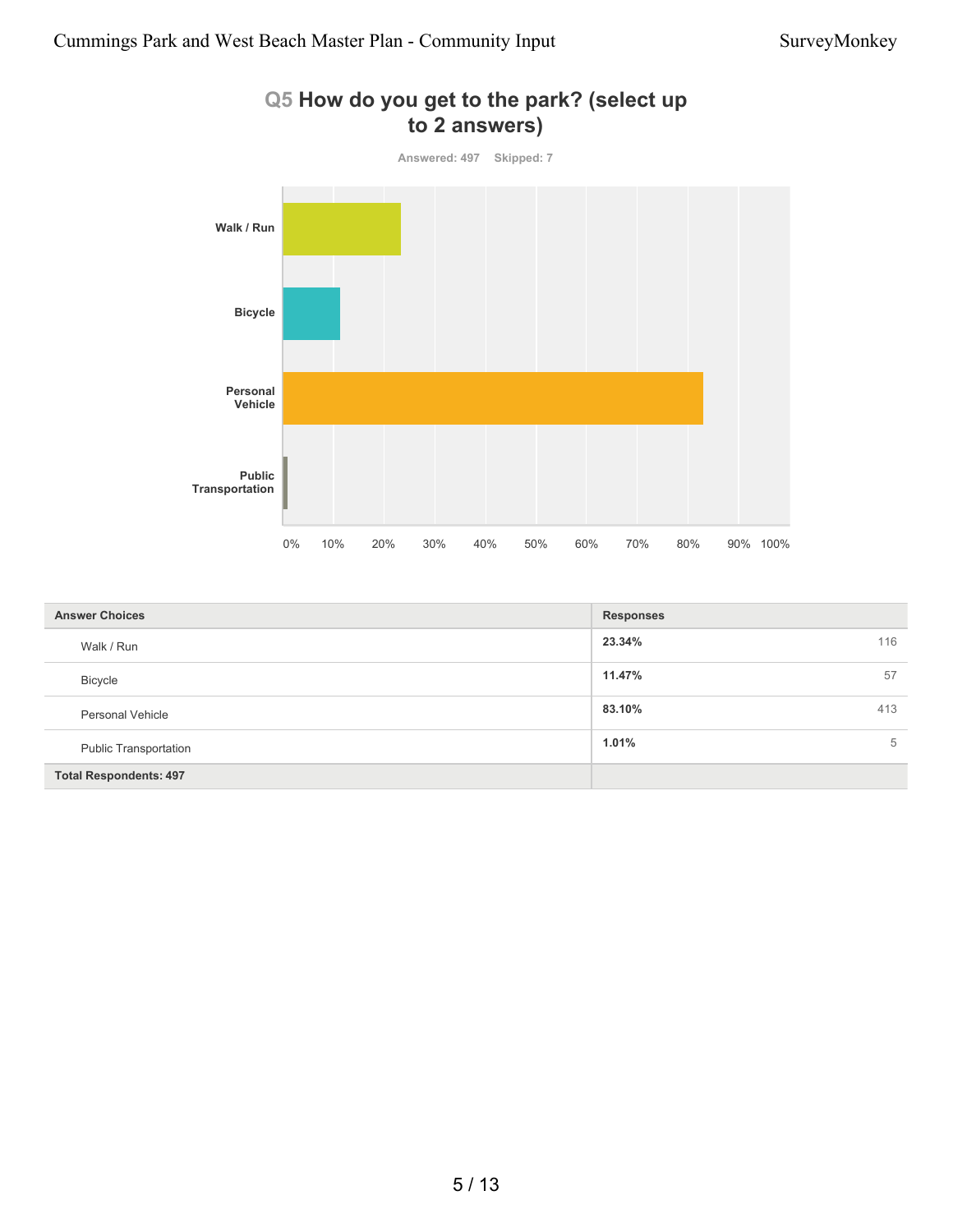# **Q6 During what time of the year do you most visit the park? (select up to 2 answers)**



| <b>Answer Choices</b>         | <b>Responses</b> |
|-------------------------------|------------------|
| Spring                        | 50.80%<br>254    |
| Summer                        | 388<br>77.60%    |
| Winter                        | 23<br>4.60%      |
| Fall                          | 182<br>36.40%    |
| <b>Total Respondents: 500</b> |                  |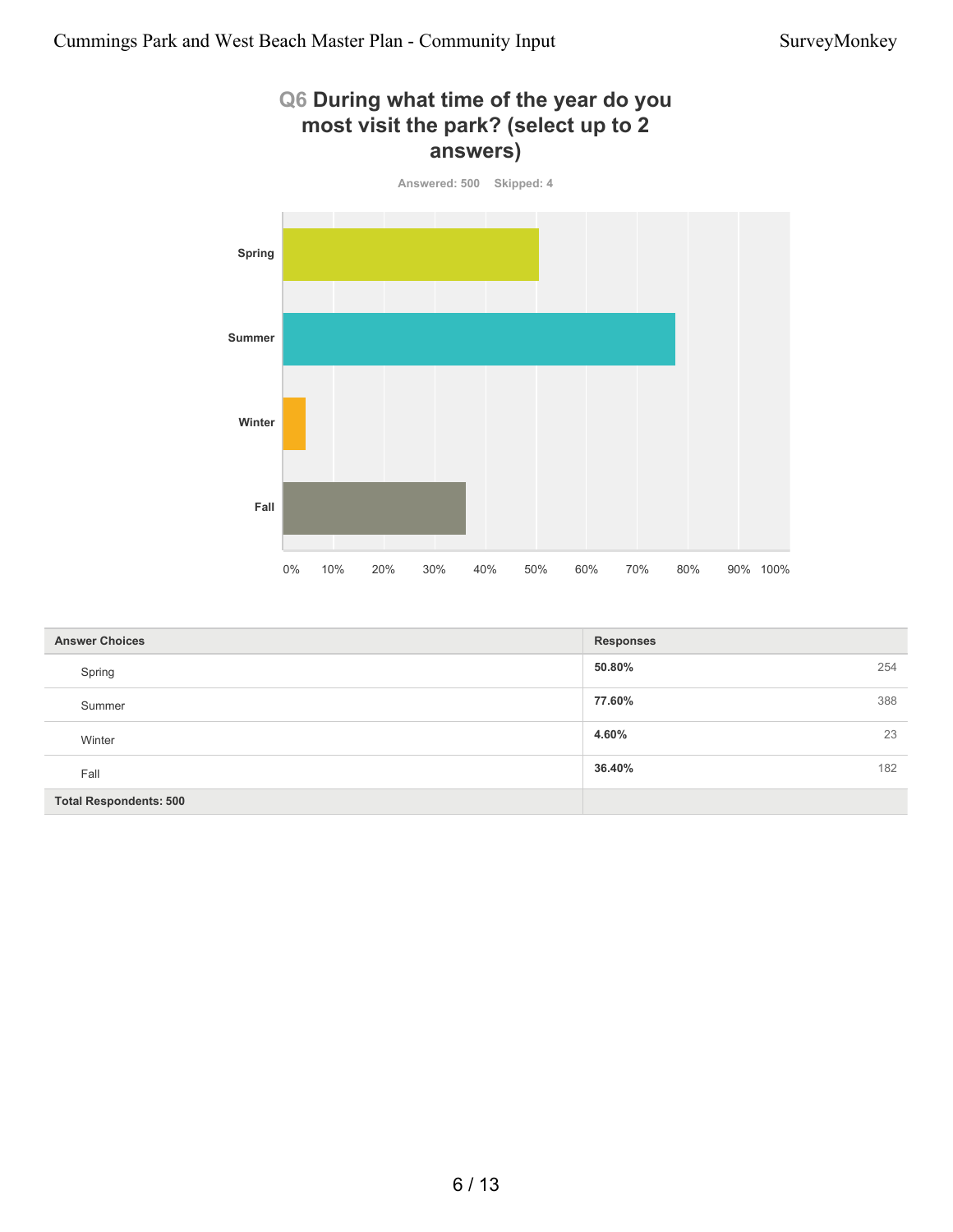

| <b>Answer Choices</b>                                   | <b>Responses</b> |     |
|---------------------------------------------------------|------------------|-----|
| <b>Beaches</b>                                          | 80.27%           | 362 |
| Marina                                                  | 20.62%           | 93  |
| <b>Fishing Pier</b>                                     | 24.83%           | 112 |
| Open Space / Sledding Hill                              | 25.28%           | 114 |
| Pavilion and Food Concessions                           | 5.76%            | 26  |
| Organized Sports Fields (baseball, softball and soccer) | 39.91%           | 180 |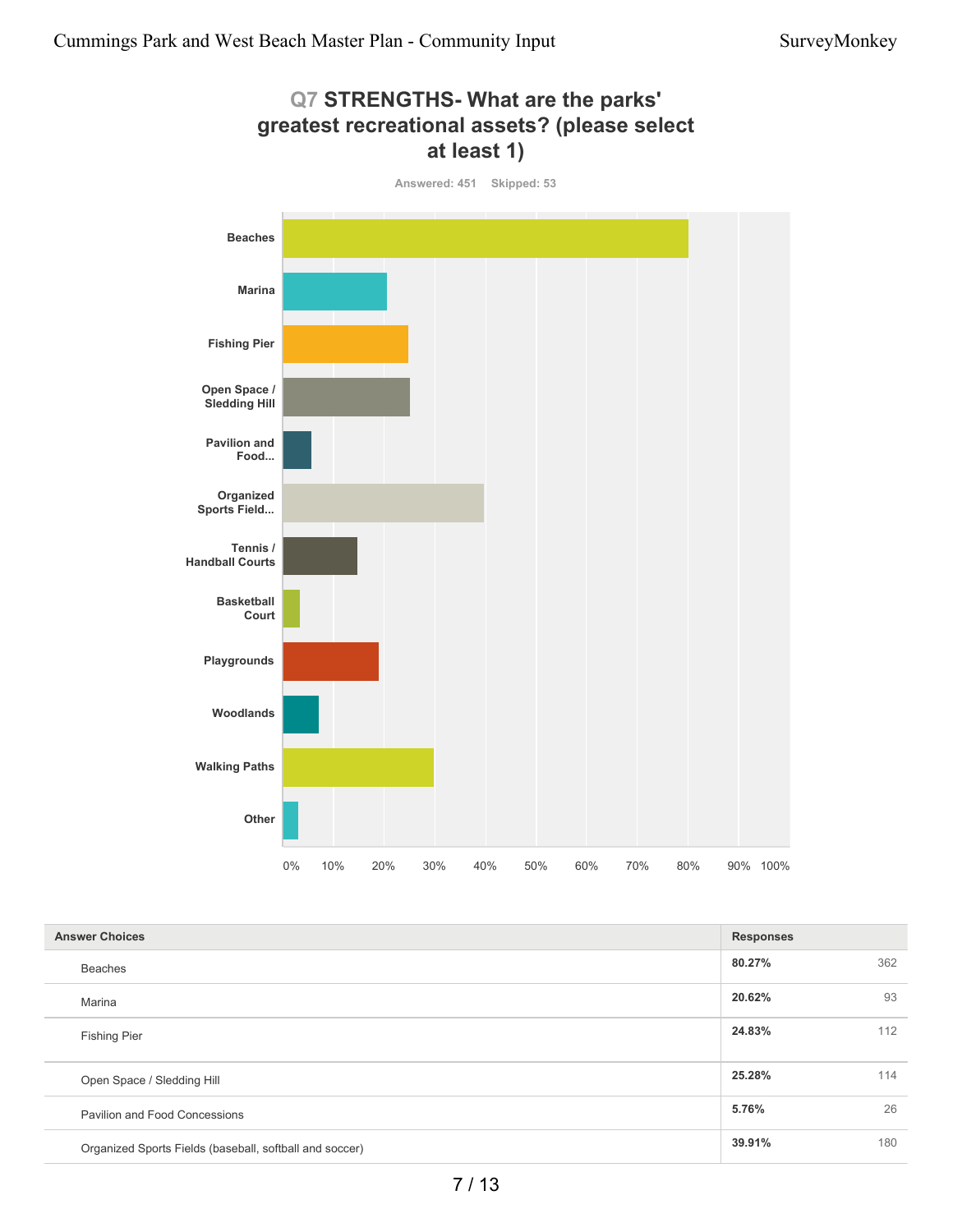### Cummings Park and West Beach Master Plan - Community Input SurveyMonkey

| Tennis / Handball Courts      | 14.86% | 67  |
|-------------------------------|--------|-----|
| <b>Basketball Court</b>       | 3.55%  | 16  |
| Playgrounds                   | 19.07% | 86  |
| Woodlands                     | 7.32%  | 33  |
| <b>Walking Paths</b>          | 29.93% | 135 |
| Other                         | 3.10%  | 14  |
| <b>Total Respondents: 451</b> |        |     |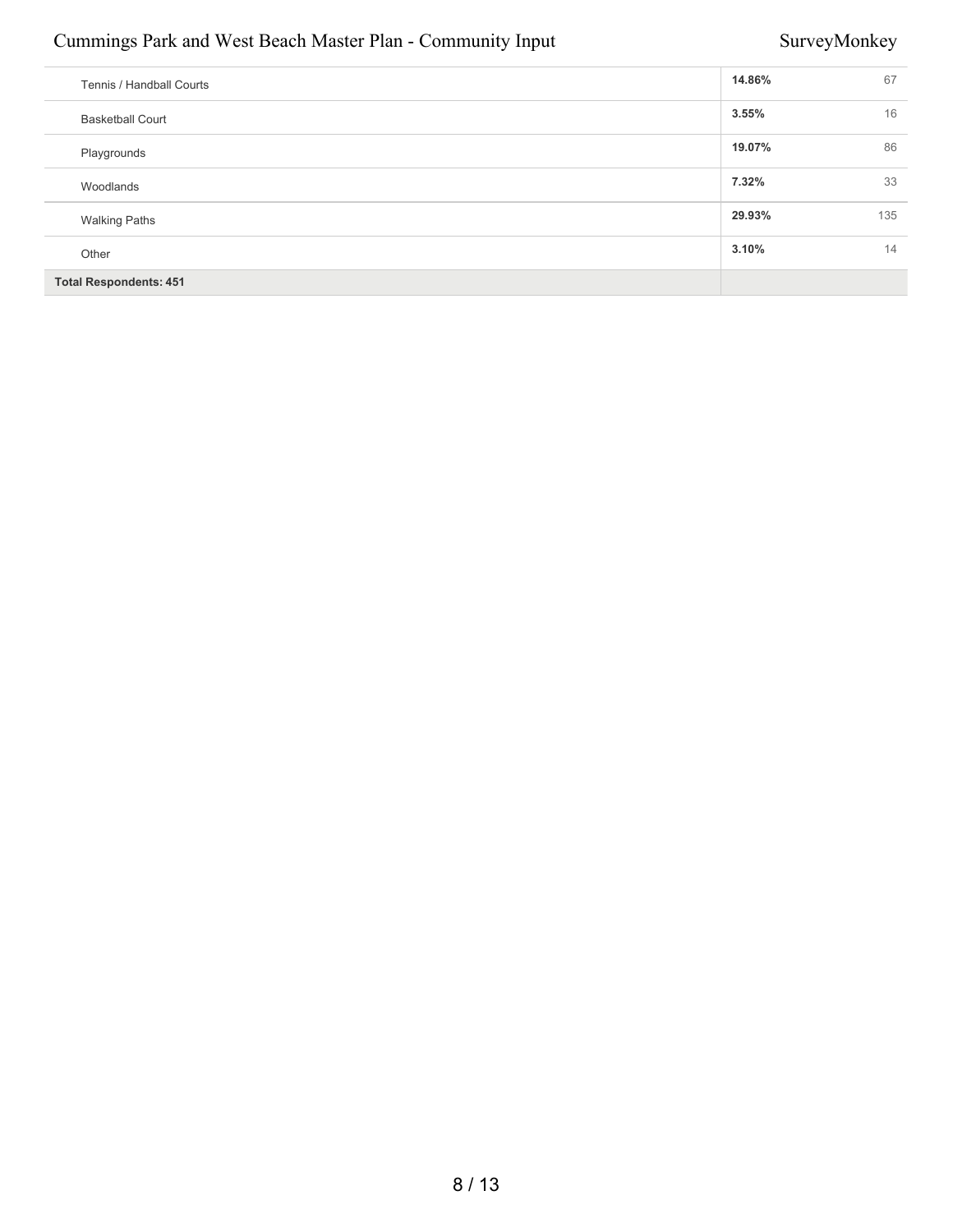#### **Q8 WEAKNESSES - What are the parks' greatest deficiencies, improvement needs and threats to recreational value? (please select at least 1)**





| <b>Answer Choices</b>                 | <b>Responses</b> |     |
|---------------------------------------|------------------|-----|
| Traffic                               | 17.29%           | 78  |
| Parking (too much)                    | 5.76%            | 26  |
| Parking (too little)                  | 17.07%           | 77  |
| Aesthetics and Conditions             | 54.55%           | 246 |
| Lack of Walking Paths / Accessibility | 28.82%           | 130 |
| Noise                                 | 21.06%           | 95  |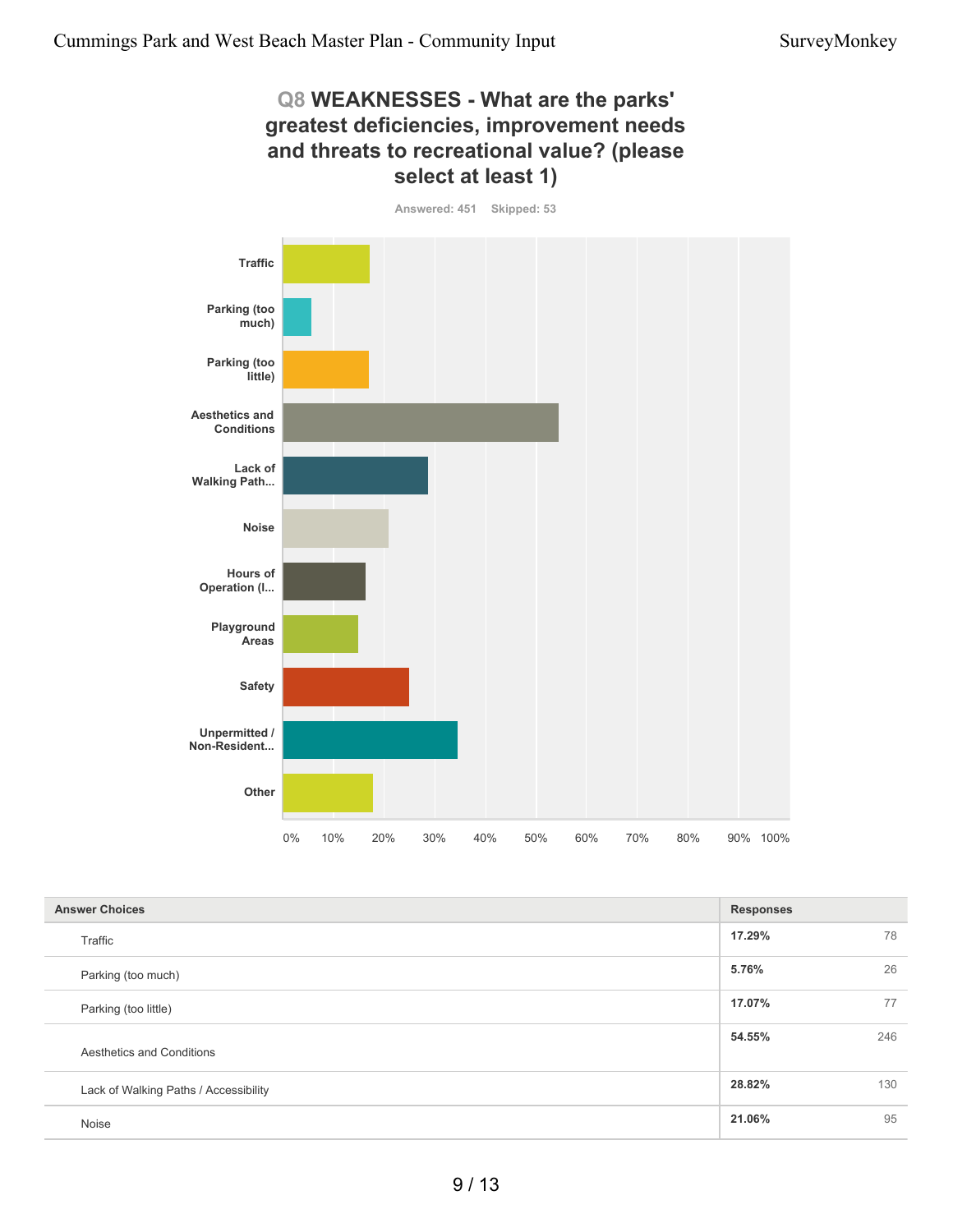### Cummings Park and West Beach Master Plan - Community Input SurveyMonkey

| Hours of Operation (lack of enforcement)             | 16.41% | 74  |
|------------------------------------------------------|--------|-----|
| <b>Playground Areas</b>                              | 15.08% | 68  |
| Safety                                               | 25.06% | 113 |
| Unpermitted / Non-Resident Use (lack of enforcement) | 34.59% | 156 |
| Other                                                | 17.96% | 81  |
| <b>Total Respondents: 451</b>                        |        |     |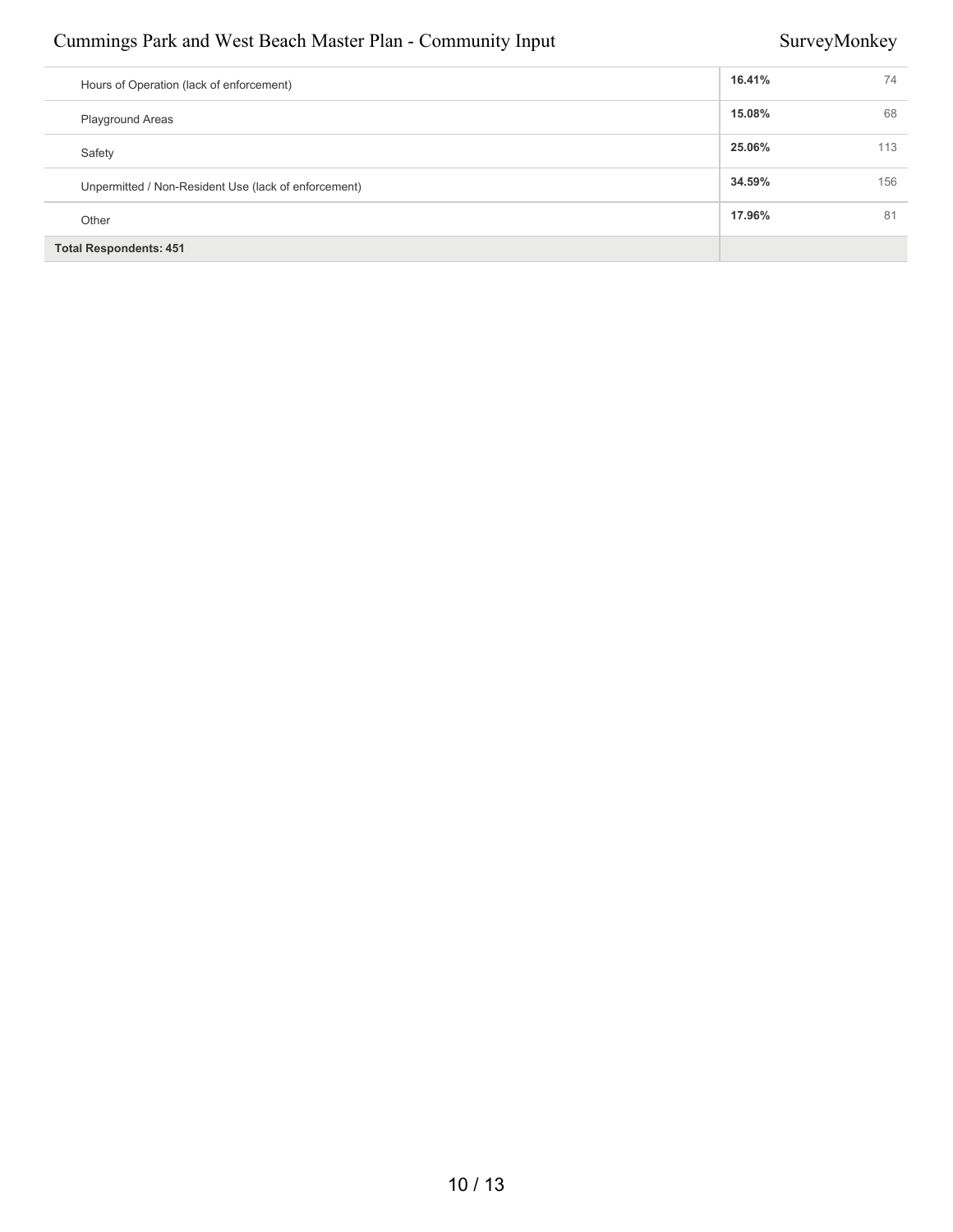#### **Q9 OPPORTUNITIES - What are are the greatest opportunities to improve the parks and enhance visitor's experiences? (please select at least 1)**

**Answered: 451 Skipped: 53 Renovate the Beach Promen... Rebuild the Park Buildin... Relocate the Marina (and... Expand / Increase... Provide New Restrooms Reconfigure Parking /... Renovate the Play Area at... Connect Cummings Par... Provide Designated... Provide Community... Other** 0% 10% 20% 30% 40% 50% 60% 70% 80% 90% 100%

| <b>Answer Choices</b>                                                 | <b>Responses</b> |     |
|-----------------------------------------------------------------------|------------------|-----|
| Renovate the Beach Promenade at Cummings Park                         | 40.80%           | 184 |
| Rebuild the Park Buildings at Cummings Park                           | 30.60%           | 138 |
| Relocate the Marina (and parking) to the East Side of Halloween Basin | 8.65%            | 39  |
| Expand / Increase Walking and Bicycling Paths                         | 40.13%           | 181 |
| <b>Provide New Restrooms</b>                                          | 61.86%           | 279 |
| Reconfigure Parking / Vehicular Access                                | 14.63%           | 66  |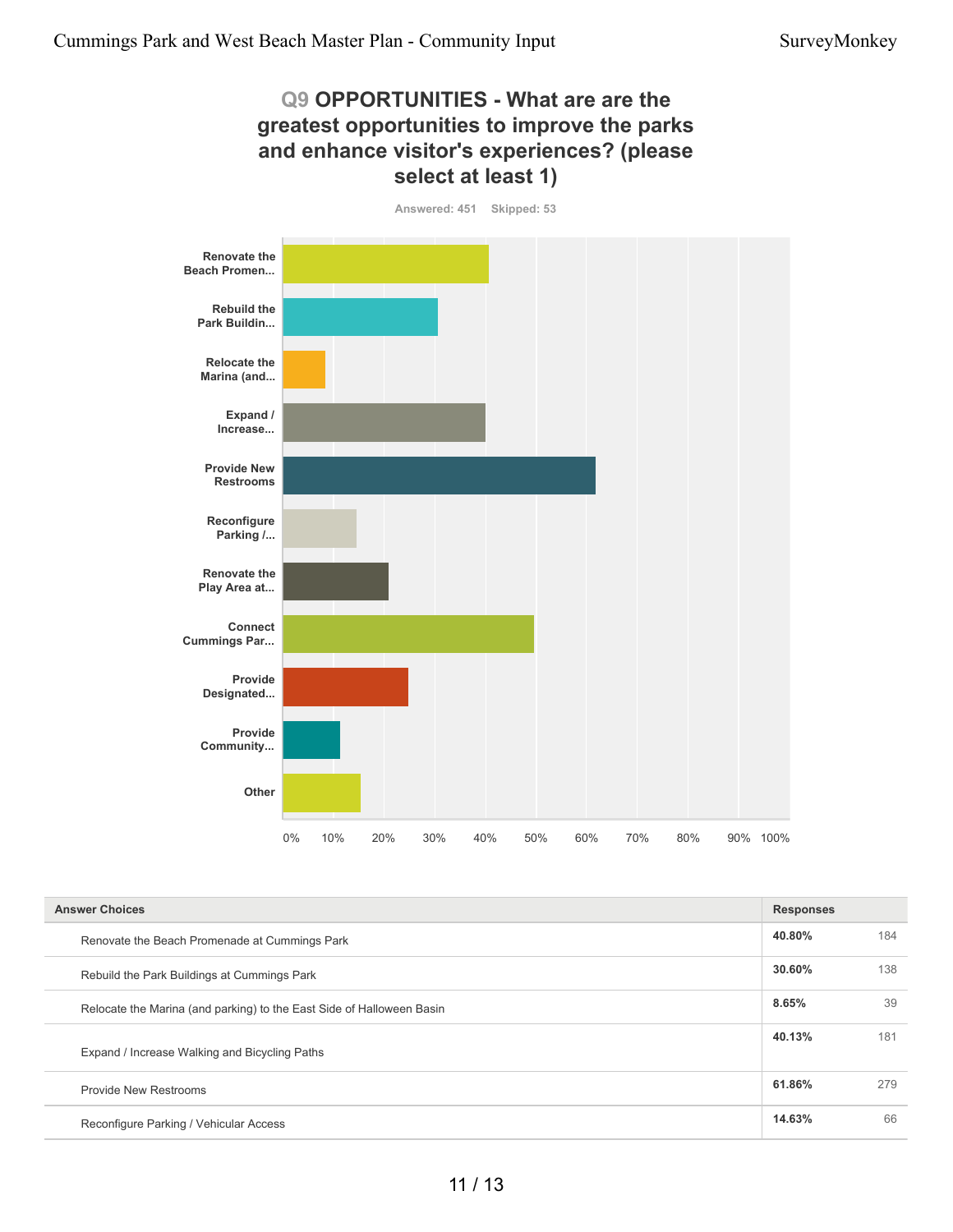### Cummings Park and West Beach Master Plan - Community Input SurveyMonkey

| Renovate the Play Area at Cummings Park (basketball courts and playground) | 21.06% | 95  |
|----------------------------------------------------------------------------|--------|-----|
| Connect Cummings Park and West Beach with Pedestrian Path                  | 49.67% | 224 |
| Provide Designated Areas for Game Tables, Bocce Courts, etc                | 24.83% | 112 |
| <b>Provide Community Garden Plots</b>                                      | 11.53% | 52  |
| Other                                                                      | 15.52% | 70  |
| <b>Total Respondents: 451</b>                                              |        |     |